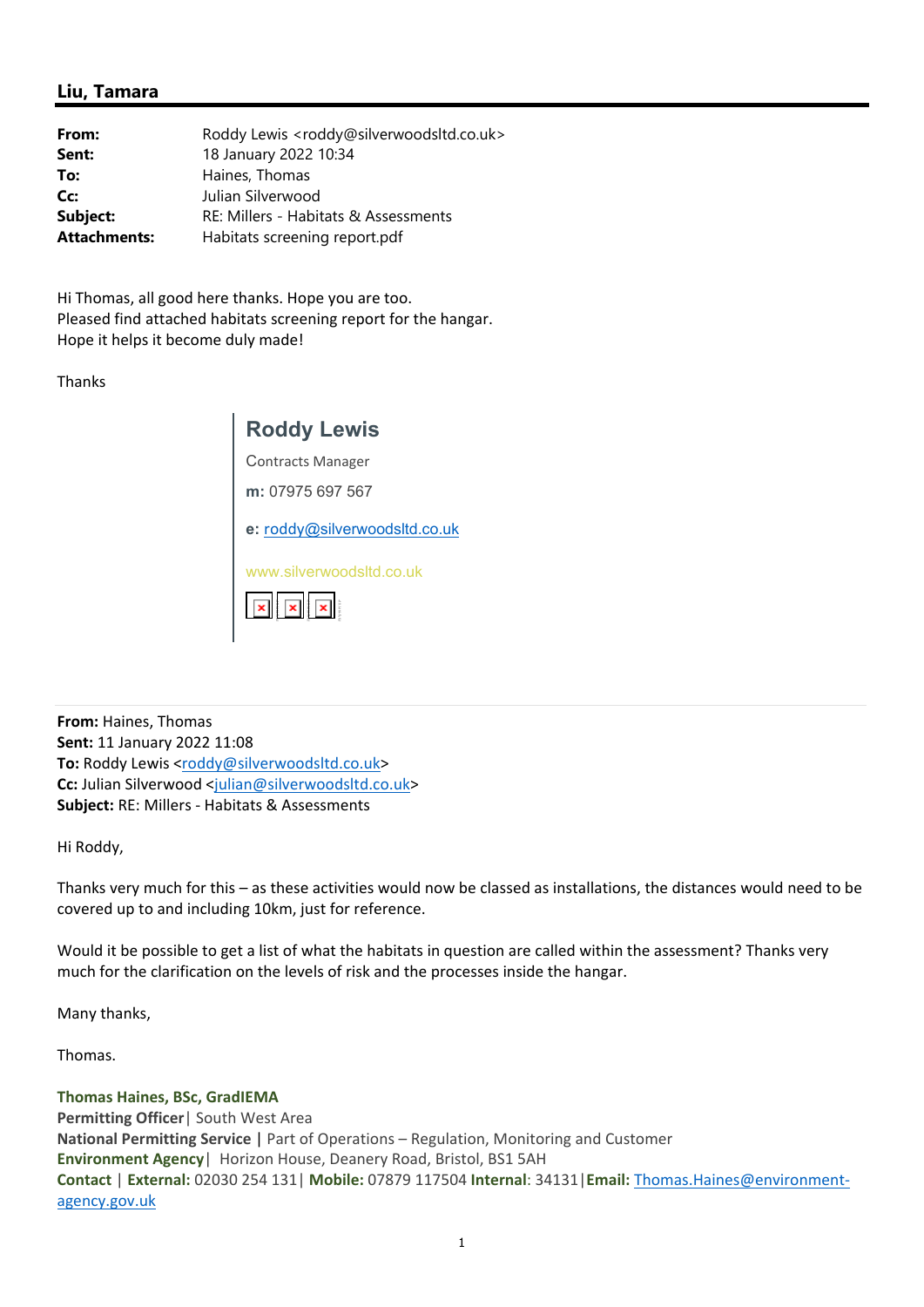**Working days: Monday to Friday, usually 7:30am‐3:30 pm.** 



For the latest guidance: - INTRANET.EA.GOV - NHS.UK/coronavirus - GOV.UK/coronavirus

Environment

Agency

From: Roddy Lewis <roddy@silverwoodsltd.co.uk> **Sent:** 11 January 2022 10:35 **To:** Haines, Thomas <Thomas.Haines@environment‐agency.gov.uk> **Cc:** Julian Silverwood <julian@silverwoodsltd.co.uk> **Subject:** RE: Millers ‐ Habitats & Assessments

Hi Tom, happy new year.

As all of the activities are taking place within the hangar, there are no habititas I can find that are going to be affected by the processes on site. Further more the nearest sensitive site being a Ramsar and Special protection area, is over 1.2km away. The site is outside of an Area of Natural Beauty, and SSSI's are not within 2km. The only emissions from site, being bioaerosols and their impact on the local environment are logged on the Bioaerosol Risk assessment that was included in the application bundle.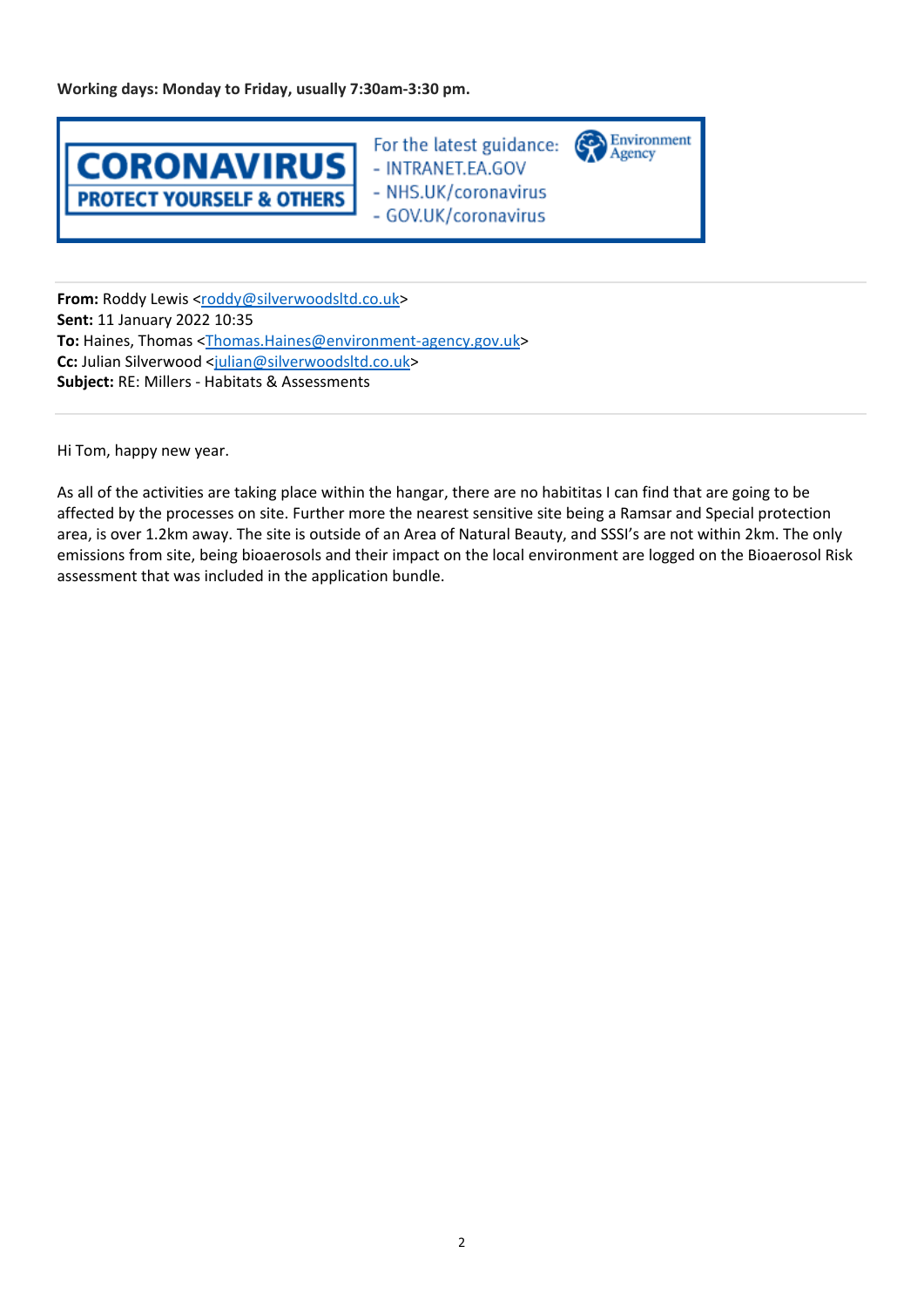

In regards to the EWC codes for each operation, we require the codes on the historic permit to remain the same, obviously without the A3 activity. With the addition of 03 03 07 to the A5 activity. Other than that there should not be any changes to EWC codes.

Ive attached the current permit for reference along with the non technical summary.

Thanks Roddy Lewis

**From:** Haines, Thomas **Sent:** 31 December 2021 12:44 To: Roddy Lewis <roddy@silverwoodsltd.co.uk> **Subject:** Millers ‐ Habitats & Assessments

Hi Roddy,